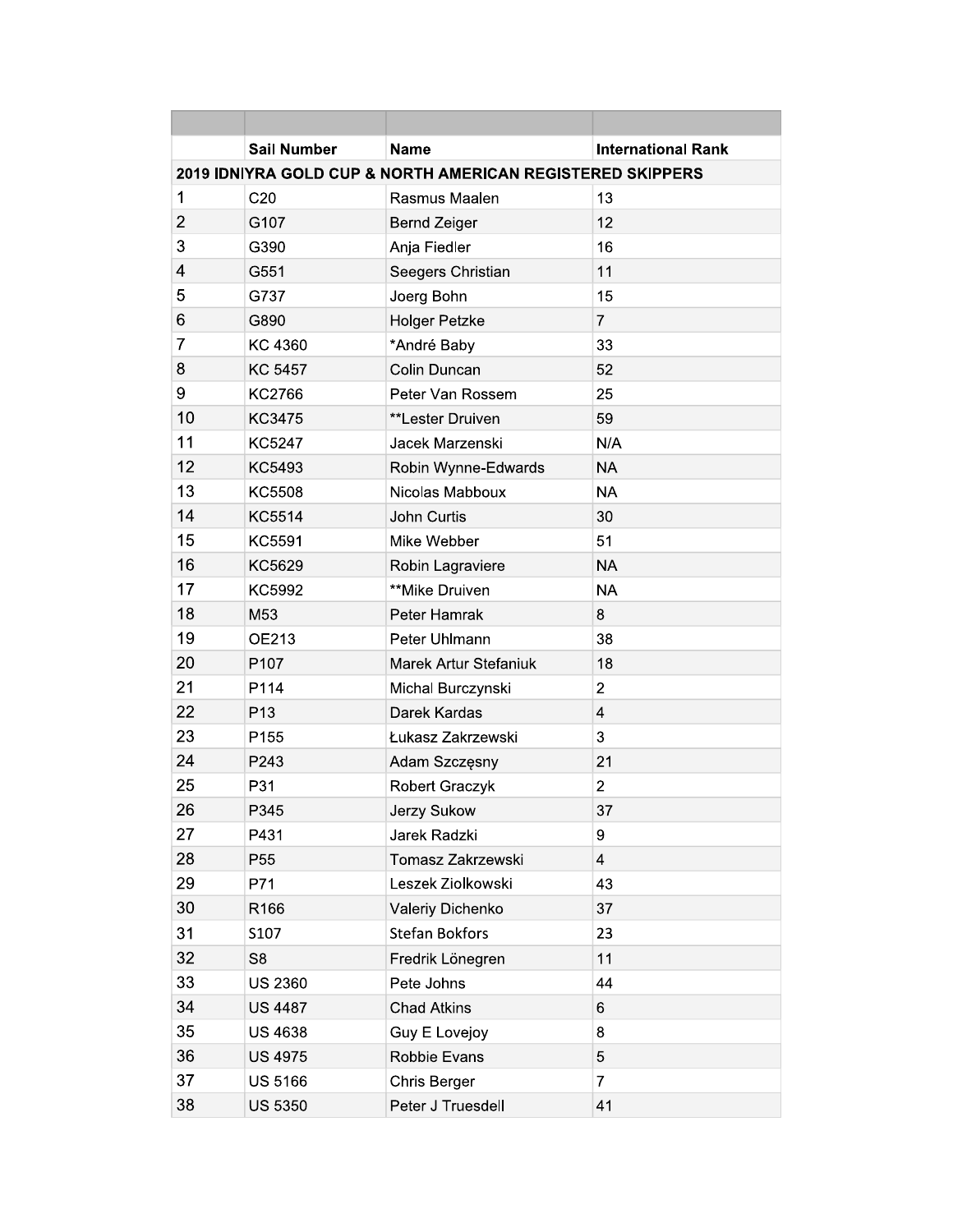| 39 | <b>US 5358</b> | David Frost            | 28        |
|----|----------------|------------------------|-----------|
| 40 | <b>US 5432</b> | Mike Bloom             | 19        |
| 41 | <b>US 5451</b> | Andy Allen             | 32        |
| 42 | <b>US 5498</b> | <b>Richard Gordon</b>  | 42        |
| 43 | <b>US 5576</b> | Ray Gauthier           | 50        |
| 44 | <b>US 5633</b> | Peter Johanson         | 35        |
| 45 | <b>US 5666</b> | Peter McGowan          | 56        |
| 46 | <b>US 637</b>  | Joseph Meade           | 37        |
| 47 | <b>US65</b>    | *Robert Gray           | 43        |
| 48 | <b>US107</b>   | Hank Kaiser            | 55        |
| 49 | <b>US1277</b>  | Hal Bowman             | 42        |
| 50 | <b>US1301</b>  | *Chad Coberly          | 41        |
| 51 | <b>US1313</b>  | <b>Robert Rast</b>     | 45        |
| 52 | <b>US1576</b>  | <b>Brian Jones</b>     | 64        |
| 53 | <b>US1610</b>  | <b>Bruce Brown</b>     | 45        |
| 54 | <b>US165</b>   | **Josh Hevron          | <b>NA</b> |
| 55 | <b>US209</b>   | <b>Trey Rose</b>       | 58        |
| 56 | <b>US216</b>   | <b>Richard Potcova</b> | 14        |
| 57 | <b>US2500</b>  | Eric Smith             | 29        |
| 58 | <b>US294</b>   | *Lou Loennecke         | 41        |
| 59 | US3            | Jim Grogan             | 8         |
| 60 | <b>US3186</b>  | Jack Erikson           | <b>NA</b> |
| 61 | <b>US3283</b>  | John B Williams        | 16        |
| 62 | <b>US3433</b>  | <b>Robert Cummins</b>  | 34        |
| 63 | <b>US3535</b>  | Jeff Kent              | 63        |
| 64 | US3576         | <b>Bruce Jones</b>     | <b>NA</b> |
| 65 | <b>US3705</b>  | Robert Holman          | 33        |
| 66 | <b>US3947</b>  | Jay Whitehair          | <b>NA</b> |
| 67 | US4            | <b>Griffin Sherry</b>  | 13        |
| 68 | US4009         | Don Brush              | 24        |
| 69 | <b>US4137</b>  | Ken Smith              | 49        |
| 70 | US4155         | Rick Lemberg Sr.       | 31        |
| 71 | <b>US4192</b>  | **Randy Rogoski        | <b>NA</b> |
| 72 | US4203         | Patrick FitzGerald     | 40        |
| 73 | <b>US4249</b>  | Dave Glick             | 29        |
| 74 | <b>US4387</b>  | Charlie Blair          | <b>NA</b> |
| 75 | <b>US44</b>    | Ron Sherry             | 1         |
| 76 | <b>US445</b>   | *Bob Cave              | 36        |
| 77 | <b>US4775</b>  | Eben Whitcomb          | 27        |
| 78 | <b>US4783</b>  | Rhea Nicholas          | <b>NA</b> |
| 79 | <b>US4789</b>  | Chris Clark            | <b>NA</b> |